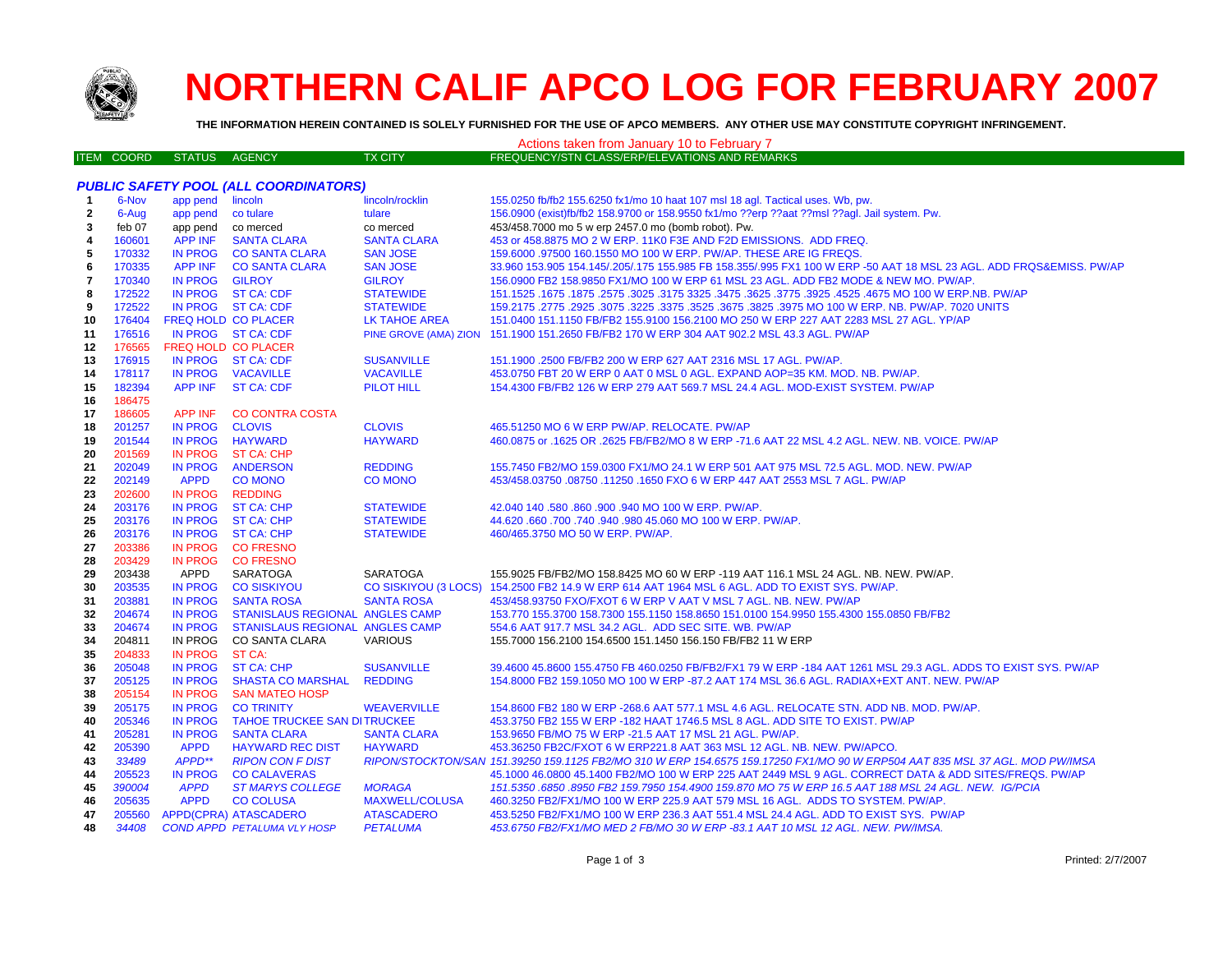| Actions taken from January 10 to February 7 |                   |                |                            |                          |                                                                                                                     |
|---------------------------------------------|-------------------|----------------|----------------------------|--------------------------|---------------------------------------------------------------------------------------------------------------------|
|                                             | <b>ITEM COORD</b> | <b>STATUS</b>  | <b>AGENCY</b>              | <b>TX CITY</b>           | FREQUENCY/STN CLASS/ERP/ELEVATIONS AND REMARKS                                                                      |
| 49                                          | 180714            | <b>APPD</b>    | <b>VALERO LOGISTIC OPS</b> | <b>PITTSBURG</b>         | 159.5700 .8700 160.1400 173.2750 MO 5 W ERP. IG/EWA.                                                                |
| 50                                          | 205696            | <b>APPD</b>    | <b>HAYWARD</b>             | <b>HAYWARD</b>           | 460.16250 FB/FB2/MO 460.08750 FB/FBT/MO 20 W ERP -63 AAT 21 MSL 15 AGL. NEW, NB, PW/AP                              |
| 51                                          | 644194            | <b>DENIED</b>  | S CRU CO SAN DIST          | <b>CO SANTA CRUZ</b>     | 458.8250 FXO/MO 16 W ERP 12.3 AAT 38 MSL 6 AGL. SCADA SYSTEM. PW/FCCA.                                              |
| 52                                          | 644194            | <b>APPD</b>    | S CRU CO SAN DIST          | <b>CO SANTA CRUZ</b>     | 453.06250 FXO/MO 16 W ERP 12.3 AAT 38 MSL 6 AGL, SCADA SYSTEM, PW/FCCA.                                             |
| 53                                          | 74402             | <b>APPD</b>    | FOSTER CITY                | <b>FOSTER CITY</b>       | 465.3500 MO 20 W ERP WB. SCADA SYSTEM. PW/FCCA.                                                                     |
| 54                                          | 33229             | <b>APPD</b>    | REDDING                    | REDDING                  | DEL 153.770 ADD 159.0150 FX1/MO 120 W ERP -48.8 AAT 220 MSL 18 AGL. CHNG INPUT FREQ. PW/IMSA.                       |
| 55                                          | 35517             | <b>APPD</b>    | CO LAKE                    | LAKEPORT                 | MOVE DISP CNTR & CONSOL LIC. 50 EXISTING FREQS. PW/IMSA.                                                            |
| 56                                          | 205803            | <b>APPD</b>    | UC:BERKELEY                | ALBANY                   | 453.08750 FXO/MO 6 W ERP -67 AAT 7 MSL 7 AGL. NB. IRRIGATION SYSTEM. PW/AP.                                         |
| 57                                          | 044194A           | APPD           |                            |                          | SANTA CRUZ CO SAN D WATSONVILLE/BCRK.S 458.3750 FXO/MO 16 W ERP 12.3 AAT 38 MSL 6 AGL. SCADA SYSTEM. NEW. PW/FCCA   |
| 58                                          | 500048            | <b>DENIED</b>  | SANGER                     | SANGER                   | 458.13750.93750 MO 2 W ERP. NB. IRRIGATION SYSTEMS. PW/AASHTO.                                                      |
| 59                                          | 205824            | APPD           | <b>SAN RAMON</b>           | <b>SAN RAMON</b>         | 453/458.98750 FXO/FXOT -39.7 AAT 200.6 MSL 6 AGL. 2 SITES. IRRIGATION SYSTEM. PW/APCO                               |
| -60                                         | 205848            | APPD           | <b>SAN RAMON</b>           | <b>SAN RAMON</b>         | 453/458.96250 FXO/FXOT 41.2 AAT 264.4 MSL 6 AGL. 3 SITES. IRRIGATION SYSTEM, PW/APCO                                |
| 61                                          | 205835            | APPD           | ST CA: P&R                 | WIEMAR                   | 458.5000 465.2500 FXO 133.6 AAT 396 W ERP @012 475.5 MSL 39.6 AGL. MOD. PW/APCO.                                    |
| 62                                          | 205836            | IN PROG        | JACKSON                    | <b>JACKSON &amp; VIC</b> | 453/458.1500 FXO 145.9 AAT 20 W ERP 504 MSL 17 AGL. VOTING RCVRS (2). PW/APCO.                                      |
| 63                                          | 205841            | <b>IN PROG</b> | <b>ST CA: DGS-OBG</b>      |                          |                                                                                                                     |
| 64                                          | 500071            | APPD           | MADERA                     | MADERA                   | 453.4000 FB2/MO 60 W ERP 36 AAT 90 MSL 28 AGL. RESTORAL. PW/AASHTO                                                  |
| 65                                          | 205858            | APPD           | ST CA: CHP                 | AUBURN                   | 159,0300 FX1 60 W ERP 9.4 AAT 460.9 MSL 11.3 AGL, REARRANGE ANTENNAS, PW/AP                                         |
| 66                                          | 500056            | IN PROG        | CORDOVA R&P DIST           | RANCHO CORDOVA           | 453/458.6500 MO 2 W ERP. NB. IRRIGATION SYSTEM. PW/AASHTO                                                           |
| 67                                          | 205885            | APPD           | ST CA: CHP                 |                          | COLUMBIA/DARDENELLE 460.3000 72.760 FXO 111 W ERP 125.6 AAT 2267 MSL 29 AGL, 3 SITES, PW/AP.                        |
| 68                                          | 205888            | APPD           | SANTA CRUZ                 | SANTA CRUZ               | 154.1000 FB2 (EXISTS AS FB) 158.7900 MO 125 W ERP ?? AAT 95 MSL 15 AGL. MOD. PW/AP                                  |
| 69                                          | 205889            | APPD           | ST CA: OES                 | BERKELEY                 | 153.7550 FB 154.9800 FX1 100 W ERP 122.2 AAT 243.8 MSL 12.2 AGL. CORRECTS COORDS, PW/AP                             |
| 70                                          | 36427             | APPD           | SAN JOSE                   | SAN JOSE                 | 153.9800 FB/FB2 155.8200 MO 240 W ERP -65.5 AAT 61 MSL 44 AGL. ADD TO EXIST SYS. PW/IMSA.                           |
| 71                                          | 205938            | APPD           | ST CA: CHP                 | CALDECOTT TNL            | 154.2800 FB 325 W ERP 122.2 AAT 243 MSL 12.2 AGL. CORRECT MISC SITE DATA. PW/AP.                                    |
| 72                                          | 205939            | APPD           | ST CA: CDF                 |                          | LAKESHORE(FRS CO) 151.3850 FB/FB2 159.2700 FX1 96 W ERP 253.6 AAT 2599.6 MSL 18.3 AGL. RELOCATE TO NEW TOWER. PW/AP |
| 73                                          | 205944            | <b>APPD</b>    | SANTA ROSA JC              |                          | WINDSOR/FORESTHILL 460.4000 .5500 FB/FB2/FX1/MO 25 W ERP -40 AAT 47 MSL 12.2 AGL. ADD TO EXIST SYS. PW/AP           |
|                                             |                   |                |                            |                          |                                                                                                                     |
| 470-512 MHz POOL                            |                   |                |                            |                          |                                                                                                                     |
|                                             | 74 202214         | <b>IN PROG</b> | <b>CO MARIN</b>            | <b>BODEGA</b>            | 483,9500 .3750 484,8750 490,8000 488,9750 489,3250 .7000 490,1000 .7250                                             |
|                                             |                   |                | <b>CONTINUES</b>           |                          | FB/FB2 200 W ERP 39 AAT 218 MSL 30 AGL, ADD TO EXIST, YP/AP.                                                        |
|                                             | 75 202278         |                | IN PROG CO MARIN           |                          | CO MARIN & SONOMA 483.6525 .1750 485.6250 484.2000 489.8500 FB2/MO 200 W ERP 566 AAT 745 MSL 60.7 AGL. NEW. PW/AP   |

|    |           |      | <b>76</b> 201279 IN PROG CO CONTRA COSTA | <b>ORINDA</b>   | 482.7250 489.2500 490.0500 FB8/MO 33 W ERP 487 AAT 583 MSL 43 AGL. PW/AP                  |
|----|-----------|------|------------------------------------------|-----------------|-------------------------------------------------------------------------------------------|
|    | 77 201289 |      | IN PROG CO CONTRA COSTA                  | <b>MARTINFZ</b> | 482 5750 483 0000 483 4000 483 7750 FB8/MO8 137 W FRP 239 AAT 273 MSL 36 6 AGL. PW/AP NEW |
|    | 78 202293 |      | IN PROG CO MARIN                         |                 |                                                                                           |
|    | 79 205722 | APPD | COI MA                                   | <b>COLMA</b>    | 490,91250 FB2 80 W ERP -20.6 AAT 37 MSL 3 AGL. ADD SITE TO EXIST SYS. PW/AP.              |
| 80 | 35350     | APPD | HAYWARD                                  | HA YWARD        | 482.63750 .66250 FB2 164 W ERP 94.3 AAT 369 MSL 15 AGL. ADD SITE TO SYSTEM. PW/IMSA       |